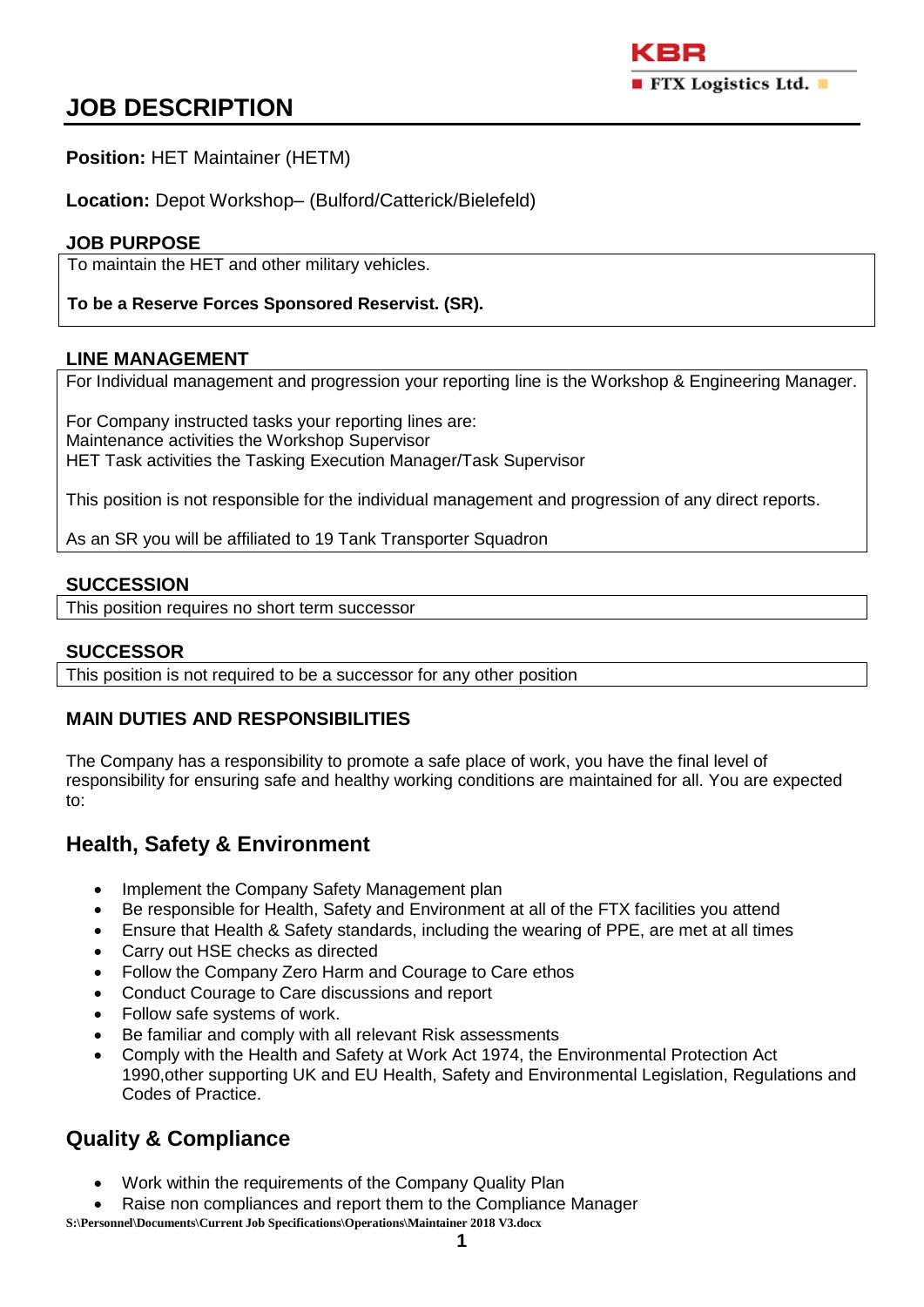- Follow approved Company Operating Procedures (COP's)
- Participate in total quality and continuous improvement programmes and Audits.
- Assist in preventing, identifying and resolving quality problems.
- Carry out Quality Audits as directed and report findings within the required timeframes

## **Specific Role Duties**

- Carry out scheduled and unscheduled maintenance of HET.
- Maintain the HET fleet and equipment records
- Roadside repair and recovery of HET
- Test Drive all vehicles after maintenance tasks.
- Ensure HET vehicles are maintained in accordance with COP's
- Ensure that the work being carried out on HET in all workshops is in accordance with the DVSA HGV Inspection Manual, manufacturers procedures and industry best practice.
- Advise Workshop supervisor on any issues arising regularly
- Control and manage both Company issued and privately owned tools
- Ensure all pre and after use checks are conducted correctly
- Raise and complete Job cards
- Be familiar and comply with all COSHH assessments
- Be familiar and comply with Depot Risk assessments
- Be available for on call Duty Operations on a rotational basis

## **Management Information Systems**

Maintain documentation and records to comply with COP's in a timely manner

### **General Duties**

- Carry out Vehicle Safety checks in accordance with COP's
- Undertake any reasonable task required of you

# **Position: Sponsored Reserve (SR)**

**Location:** SR Duties Worldwide. Affiliated to 19 Tank Transporter Squadron.

**Reports to:** Military chain of command.

**Description:** Undertake military duties on training, exercises and operations.

### **Responsibilities**

- Maintain SR Status
- Comply with Military Law and Regulations
- Attend all compulsory training for a minimum of 35 days per annum, including weekend and unsocial hours
- Pass annual individual training directives Military Annual Training Tests (MATTs).
- Maintain fitness and issued equipment in order to carry out duties effectively.
- Work under the command & control of the Military chain of command
- Respond to-call up and deploy on operations where necessary.
- Undertake other Military Tasks